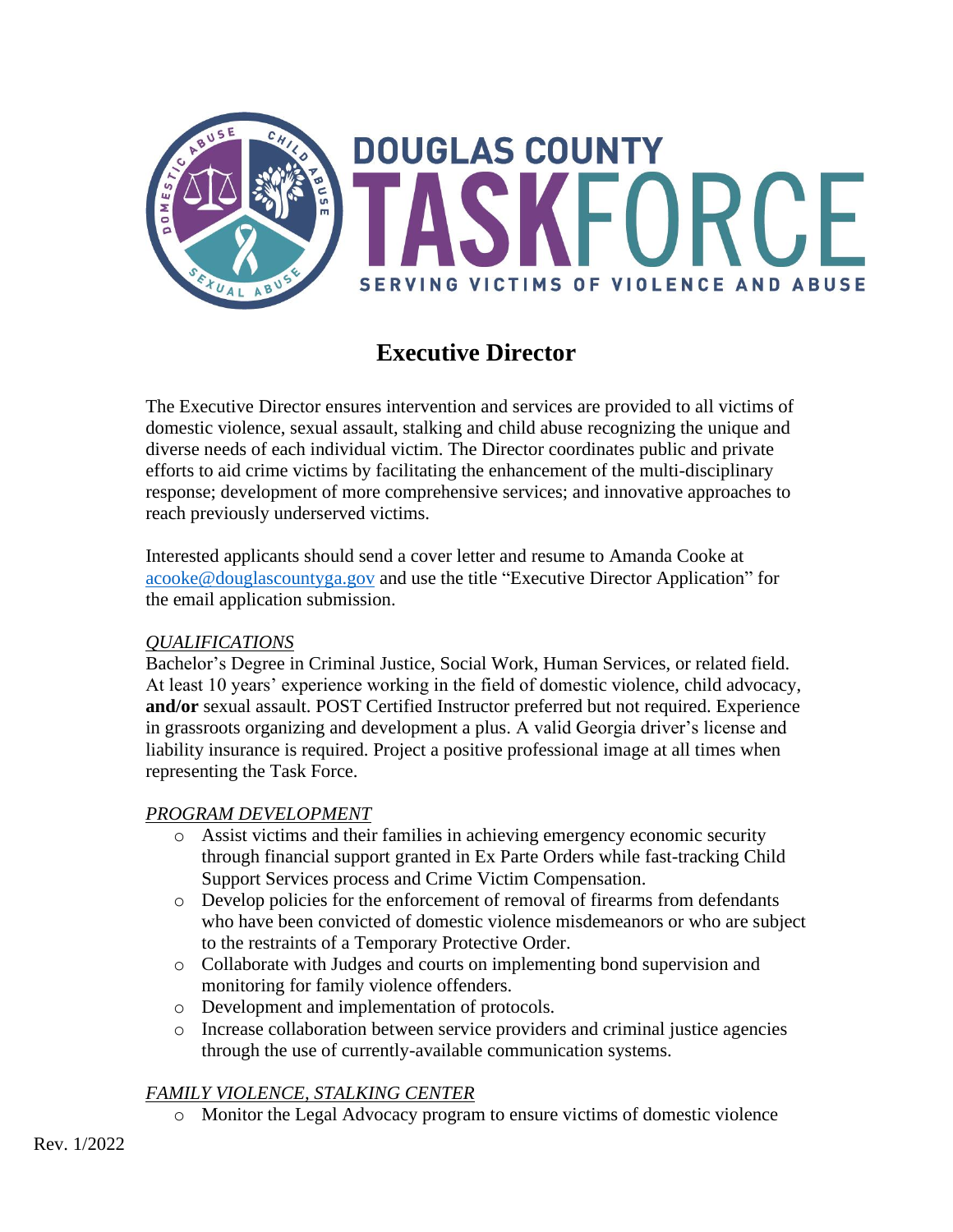receive the services we provide and/or referrals to service to ensure their safety.

- o Back up Legal Advocacy in the absence of the Legal Advocacy Coordinator and during high volume request for services.
- o Attend court hearings as needed.
- o Provide intense case review, intervention and solutions for victims especially those with high Lethality Assessments.
- o Ensure the Legal Advocacy Program personnel are in compliance with Task Force policy and grant guidelines.
- o Monitor the Victims Compensation Program
- o Provide supervision for weekly Support Groups with a state certified counselor.
- o Ensure all victims seeking counseling have access to counseling whether or not they can pay.
- o Compile statistical data and reports required by CJCC

#### *SEXUAL ASSAULT CENTER*

- o Oversight of the administrative functions of the Sexual Assault Center.
- o Supervise Sexual Assault Advocates
- o Recruit, screen and contract qualified SANE'S for forensic examinations
- o Monitor SANE/ Advocates on-call schedules (Volunteer)
- o Monitor and inventory medications as needed
- o Advocate for survivors/victims receiving quality care and sexual assault exams
- o Ensure all victims receive victim's compensation information
- o Ensure program complies with grant guidelines, CJCC and state requirements.
- o Compile statistical data required by CJCC and state.
- o Back-up for on call Sexual Assault Advocate

#### *CHILD ADVOCACY CENTER*

- o Oversight of the administrative functions of the Child Advocacy Center.
- o Create standard operating procedures for the CAC.
- o Recruit, screen and hire personnel.
- o Supervise all direct service staff members
- o Ensure all CAC standards are met.
- o Monitor SANE/ Advocates on-call schedules (Volunteer)
- o Collaborate with DFACS, law enforcement and prosecution on MDT's and Child Fatality review projects.
- o Ensure staff is cross trained.
- o Educate the community on services of the children's advocacy center.
- o Responsible for the creation and accuracy of victims statistical reporting for grant requirements.
- o Create timely submission of SER and SAR reports to CJCC.

#### *TRAINING*

- o Provide POST certified training to law enforcement when requested.
- o Provide initial and annual training to new and current volunteers of direct victim services.